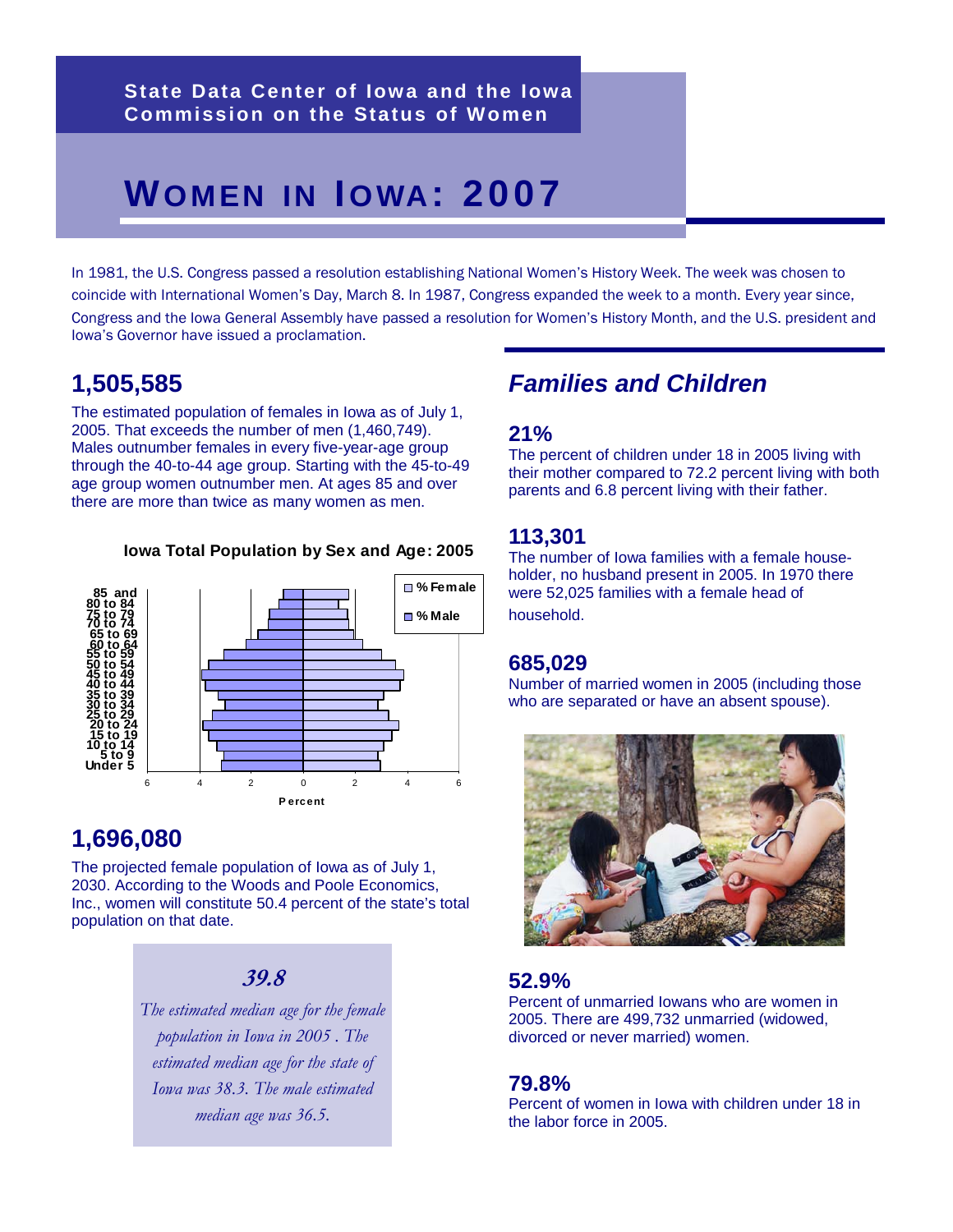# **253,686**  *E DUCATION*

The number of girls enrolled in the state's elementary and high schools during the 2005-2006 school year.

doctorate.) The number of men in Iowa with an advanced degree in 2005 was 76,545.



# **92.1**

The graduation rate for girls during the 2005-2006 school year. The graduation rate for boys was 89.5.

Source: Iowa Department of Education

### **90.1%**

The percentage of women in Iowa age 25 and over, who had at least a high school education in 2005. This compares to 61.8 percent of women who had completed 4 years of high school or higher in 1970.

#### **23.3%**

The percentage of women in Iowa age 25 and over, with a bachelor's degree or higher in 2005. This compares to 7.5 percent of women who had completed 4 years of college or higher in 1970.

# **64,998**

Number of women in Iowa 25 years and older with an advanced degree in 2005. (e.g., master's, professional,

# **114,626**

Enrollment of women in Iowa's universities and colleges. Women make up 55.6 percent of the total enrollment.

Source: Iowa College Student Aid Commission

# **SPORTS AND RECREATION**

# **60,357**

The number of Iowa high school girls participating in athletics in 2005. Volleyball has the highest participation with 14,022 followed by softball 11,712; basketball 9,570; and track and field 9,350. Source: Iowa Girls High School Athletic Union

# **4,276**

The number of unduplicated women sport participants in Iowa's 4-year colleges and universities in 2005-06.

Source: Office of Postsecondary Education of the U.S. Department of Education



### **Voting 71.5%**

*The percentage of women citizens in Iowa who reported voting in the 2004 presidential election, higher than the 66 percent of their male counterparts who cast a ballot.* 



**Bachelor's Degree or Higher in Iowa by Gender: 1970-2005**

> The 1970 and 1980 censuses used the categories 4 years or more college.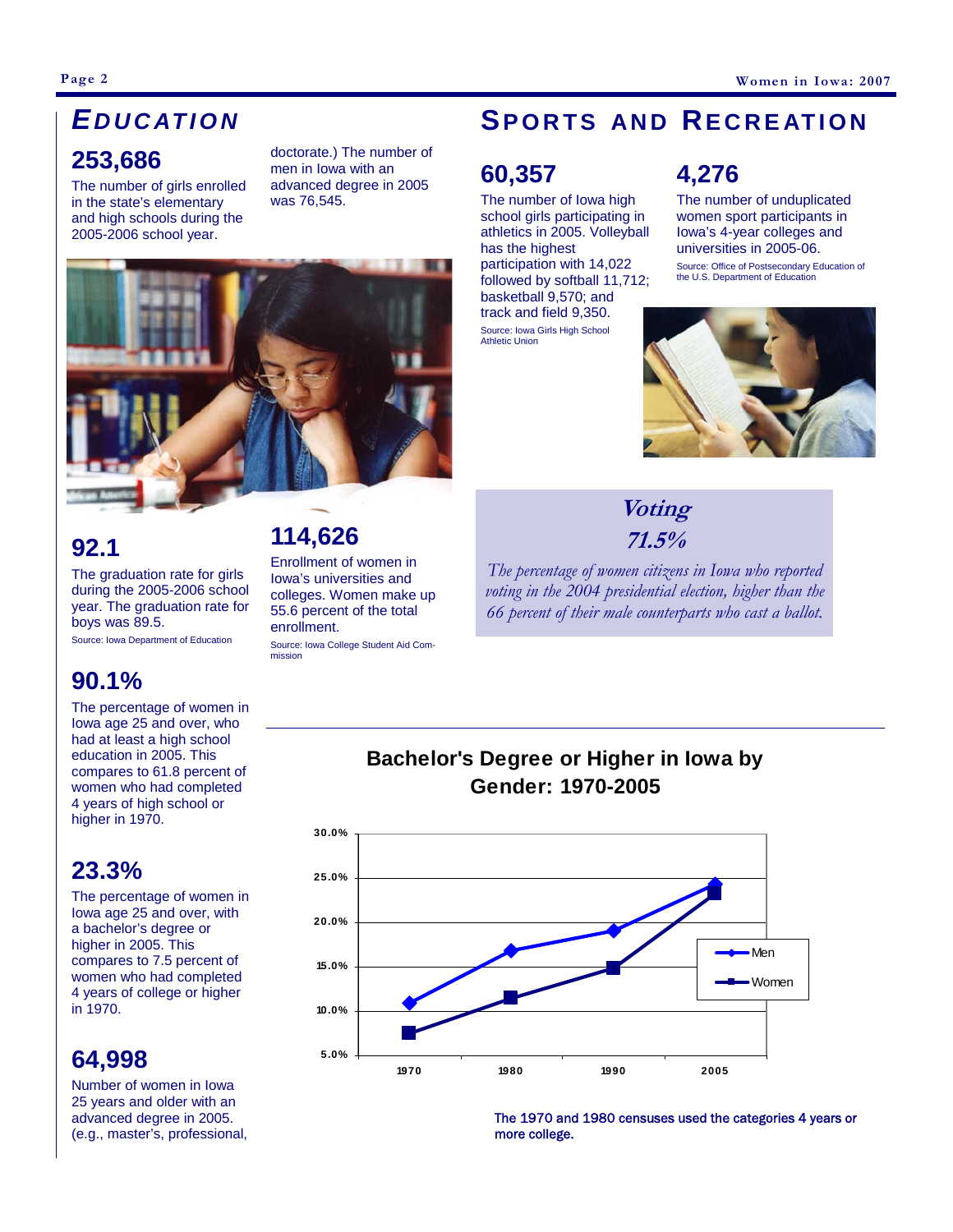#### **63,821**  *BUSINESSES AND JOBS* **12.9%**

The number of womenowned firms in 2002. These firms account for \$7,398,962,000 in sales and receipts.

# **19.1%**

The percent increase in women-owned firms between 1987 and 2002. Source: 2002 Survey of Business Owners

#### **4.7%**

The unemployment rate for women in Iowa in 2005. The Iowa unemployment rate at that time was 5.1%.

### **64.6%**

The percent of Iowa women age 16 years and over in the labor force in 2005. The percent of men in Iowa age 16 and over in the labor force was 75.5%.

# *Earnings*  **\$29,384**

The median earnings in 2005 inflation-adjusted dollars for full-time, yearround women workers in Iowa. Men in Iowa had median earnings of \$39,275.

# *Industry*  **258,987**

The number of Iowa women in Iowa in the education, health, and social services industry in 2005. More women, 36.2% of Iowa's total female labor force, work in this one industry group than in any other.

The percent of women who work in the retail trade industry in 2005, the second highest industry for the female labor force. Approximately 9.9 percent work in manufacturing, 9.6 percent in the finance and insurance, and real estate and rental and leasing industry, and 8.1 percent work in the arts, entertainment, and recreation, and accommodation and food services industry.

#### *Occupation*

#### **35.1%**

The percent of women in Iowa in Sales and office occupations in 2005. This is the largest occupation group for women in the state.

# **170,070**

in Iowa. For instance, there 35.0% 2005. Women represent a <sub>40.0%</sub> The number of Iowa women in office and administrative support occupations in wide variety of occupations are about 45,026 women in management occupations and 29,786 registered nurses.

> **Serving Our Nation 12,646**

*The number of Iowa women in 2005 who are veterans of the U.S. armed forces.* 





#### **Employment by Occupation 2005**



#### **Employment for Women in Iowa by Industry: 2005**